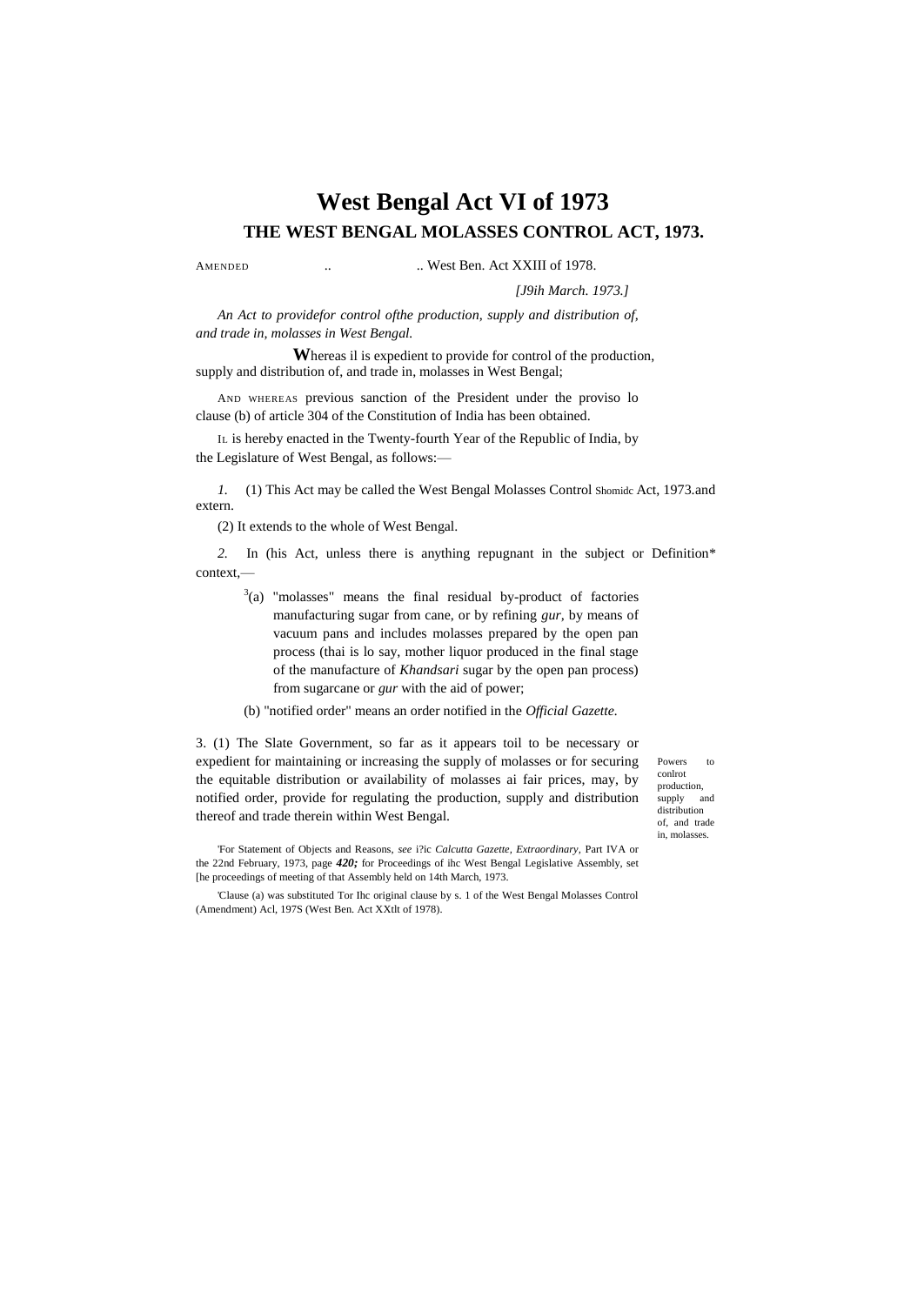[West Ben. Act

#### *(Section 4.)*

(2) Without prejudice to the generality of the powers conferred by subsection (1) an order made thereunder may provide—

- (a) for regulating by license, permits or otherwise the production of molasses;
- (b) for controlling ihe prices at which molasses may be purchased or sold;
- "(bb) forereclig and maintaining adequate facilities for the storage of molasses and for requiring the owners of sugar factories and *Khandsari* units to account for and fund separately a portion of the proceeds of the sale of molasses for such erection and maintenance;
- (c) for regulating by liccnsc, permits or otherwise the storage, transport, distribution, disposal, acquisition, use or consumption of molasses;
- (d) for requiring any person holding slocks of molasses lo sell them at fair prices to specified persons or classes of persons or in specified circumstances;
- (e) for collecting any information or statistics with a view to regulating or prohibiting any of the aforesaid matters;
- (0 for requiring persons engaged in the production, supply or distribution of, or trade in, molasses, lo maintain and producc for inspection any books, accounts and records relating lo their business and to furnish any information relating thereto;
- (g) for any incidenlal and supplementary matters, including in particular the entering and search of premises, vehicles, vessels and aircrafts, the seizure by a person authorised by the State Government in writing to make such search of any molasses in respect of which such person has reason lo believe thai a contravention of Ihe order has been, is being or is about lo be committed, the grant or issue of licenses,

permits or other documents, and ihe charging of fees therefor.

(3) Nothing in sub-sections (1) and (2) shall authorise ihe making of any order which prohibits or restricts, or enables any action to be taken for prohibiting or restricting, the entry into, or export from, West Bengal or any molasses.

Delegation 4. The Stale Government may by notified order direct that the

o powers. power lo make orders under scetion 3, shall, in relation to such matters and subject to such conditions, ir any, as may be specified in the order, be exercisable also by the Excise Commissioner as denned in clausc (3)

of section 2 of the Bengal Excise Act, 1909, or by a Collector as defined in clause (5) of the said section of the said Act.

'Clause (bb) was inserted by s, 3 of the West Bengal Molasses Control (Amendment) Act, 1978 (West Ben. Act XXill of 197B).

Bcii. Act V of 1909.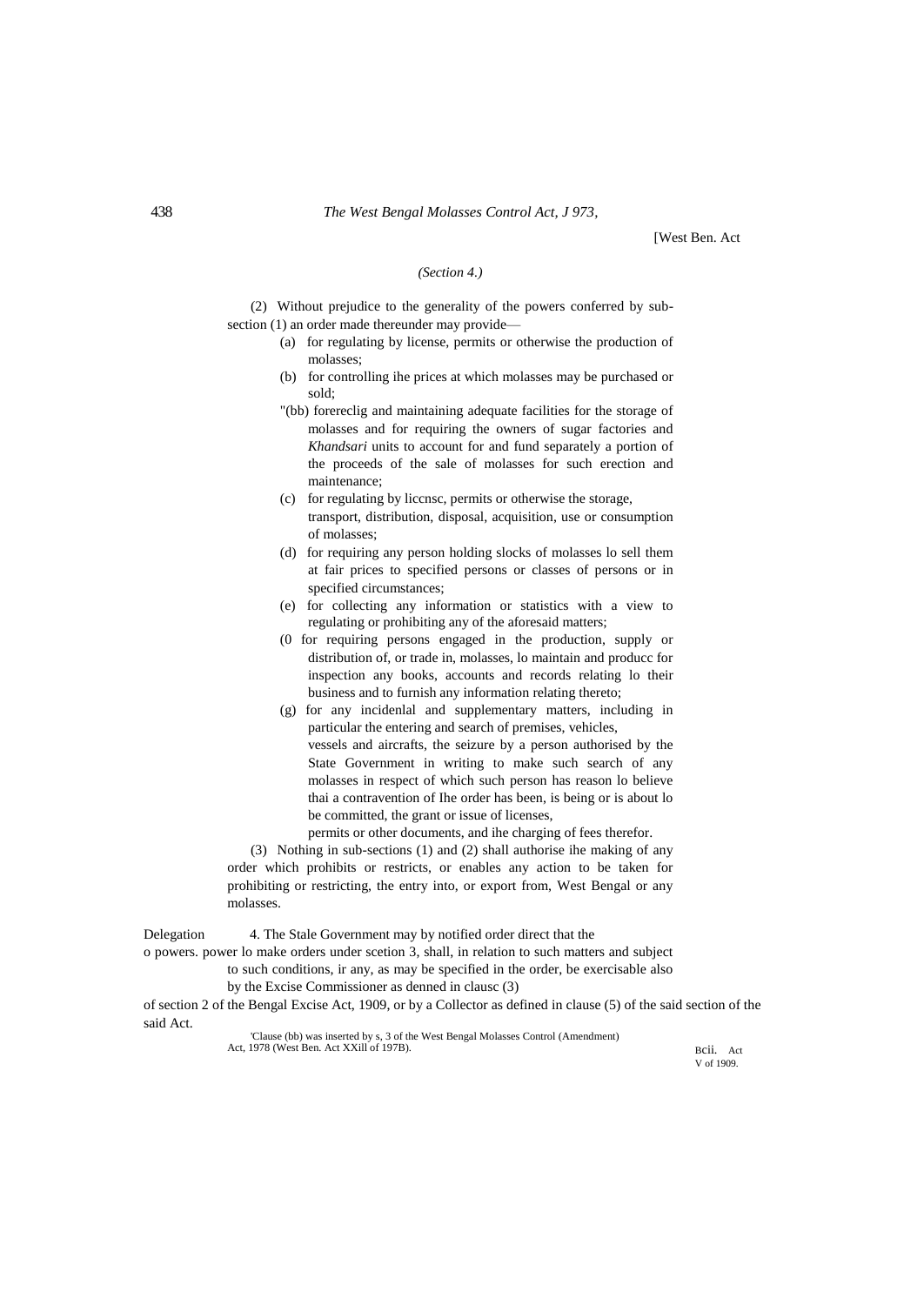### 438 *The West Bengal Molasses Control Act, J 973,*

VI of 1973.]

#### *(Sections 5-10.)*

5. If any person contravenes any order made or deemed lo have Pcnaliies. " been made underaction 3, he shall be punishable with imprisonment for a term which may extend to three years or with fine or with both,

and, if the order so provides, any Court trying such contravention may direct (hat any property in respect of which the Court is satisfied thai the order has been contravened shall be forfeited lo Government.

6. Any person wlio attempts to contravene, or abcis a contravention of, any order made or deemed to have been made under section 3 shall be deemed to have contravened that order.

7. If the person contravening an order made or deemed to have been made

under section 3 is a company or other body corporate, every director, manager, secretary or other officer or agent thereof shall, unless he proves that the contravention took place without his knowledge or that he exercised all due diligence to prevent such contravention, be deemed to be guilty of such contravention.

8. No Court shall take cognizance of any offence punishable under this Act cxcept on a report in writing or the facts constituting such offence made by a person who is a public servant as defined in section 21 of the Indian Penal Code.

45 or 1S60.

President's Act 25 of 1971.

9. (1) No suit, prosecution or other fegal proceeding shall lie against any person for anything which is in good faith done Dr intended to be done in pursuance of any order made or deemed to have been made under section 3.

(2) No suit or other legal proceeding shall lie against the Government for any damage caused or likely to be causcd by anything which is in good faith done or intended lo be done in pursuance of any order made or deemed to have been made under section 3.

10. (I) The West Bengal Molasses Control (Re-enacting) Act, 1971, is hereby repealed.

(2) Notwithstanding such repeal, any license or permit granted or deemed to have been granted, any order made or deemed lo have been made, any direction or notification issued or deemed lo have been issued, any price fixed or deemed to have been fixed, any proceeding commenced or deemed to have been commenced, any liability or penally incurred or deemed to have been incurred, any punishment awarded or deemed to have been awarded, anything done or deemed to have been done or any action taken or deemed to have been taken under any provision of

 $c \backslash c$ <sup>*t*</sup>  $(a)$ contraven e orders.

AI tempts,

OITenccs by corpora Lion t.

Cognizanc e of offenccs.

Protection or action taken under llic Act.

Repeal and s a vines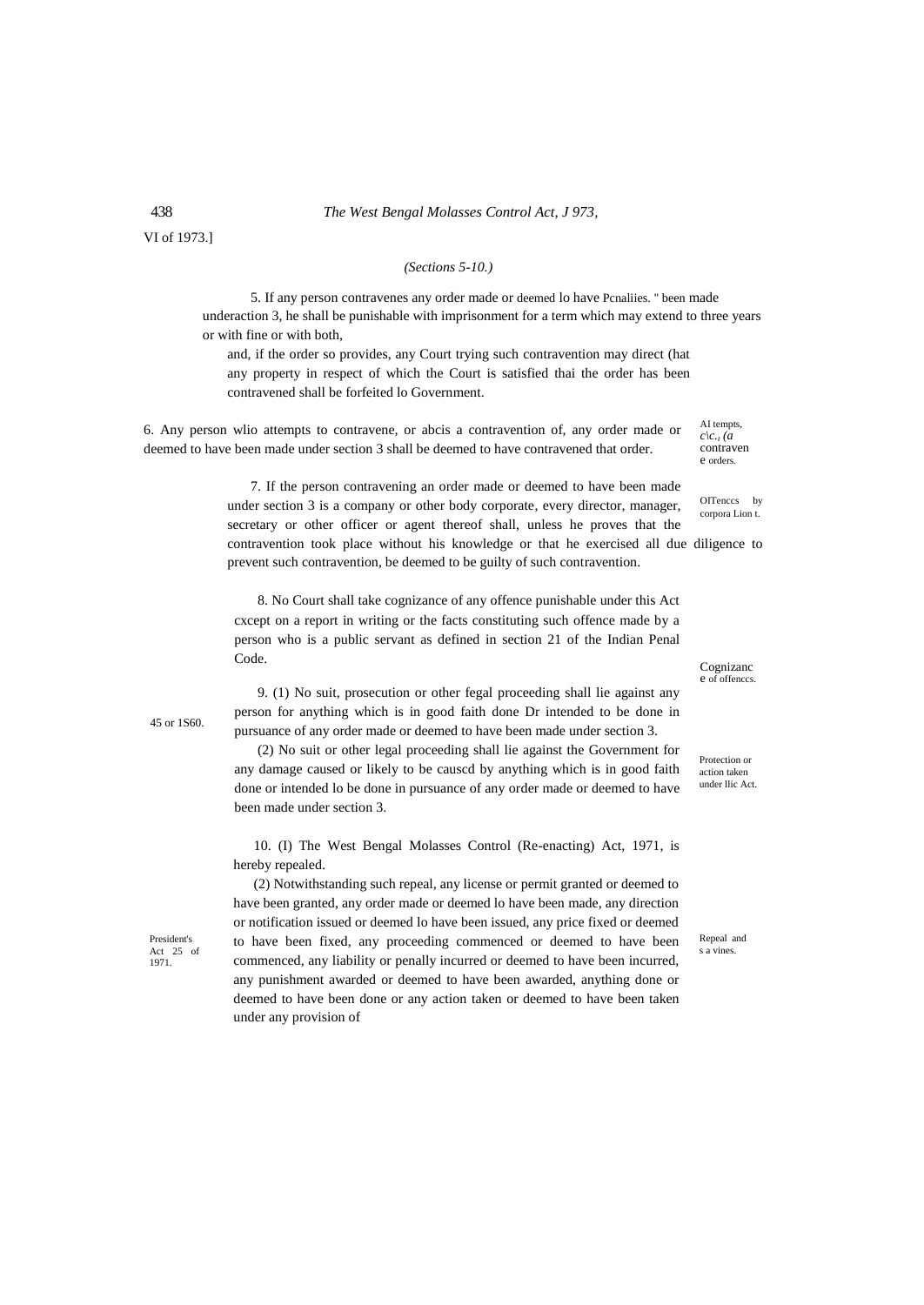rWcst Ben. Act VI of 1973.]

## *(Section 10.)*

ihe West Bengal Molasses Control Act, 1949 or of the said Act as re- WcsiBcn. enacted by the Wesl Bengal Molasses Control (Re-enacting) Act, 1971, as the case may be, shall continue in force and be deemed to have been validly granted, made, issued, fixed, commenced, incurred, awarded, done or taken, as Ihe case may be, under ihe corresponding provision of this Act as if this Act were in Force on the day on which such license or permit was granted, such order was made, such direction or notification was issued, such price was fixed, such proceeding was commenced, such liability or penalty was incurred, such punishment was awarded, such thing was done or such action was taken.

(3) Any order made or deemed to have been made under section 3 shall have effect notwithstanding anything inconsistent therewith contained in any enactment other than this Act or in any instrument having effect by virtue of any enactment other than this Act.

(4) Notwithstanding anything contained elsewhere in this section, no contravention of, or failure to comply with, any provision of the West Bengal Molasses Control Act, 1949, as re-enacted by the West Bengal president's Molasses Control (Re-enacting) Act, 1971, shall render any person guilty of an offence if such contravention or failure had occurred on or after the 1st day of April,